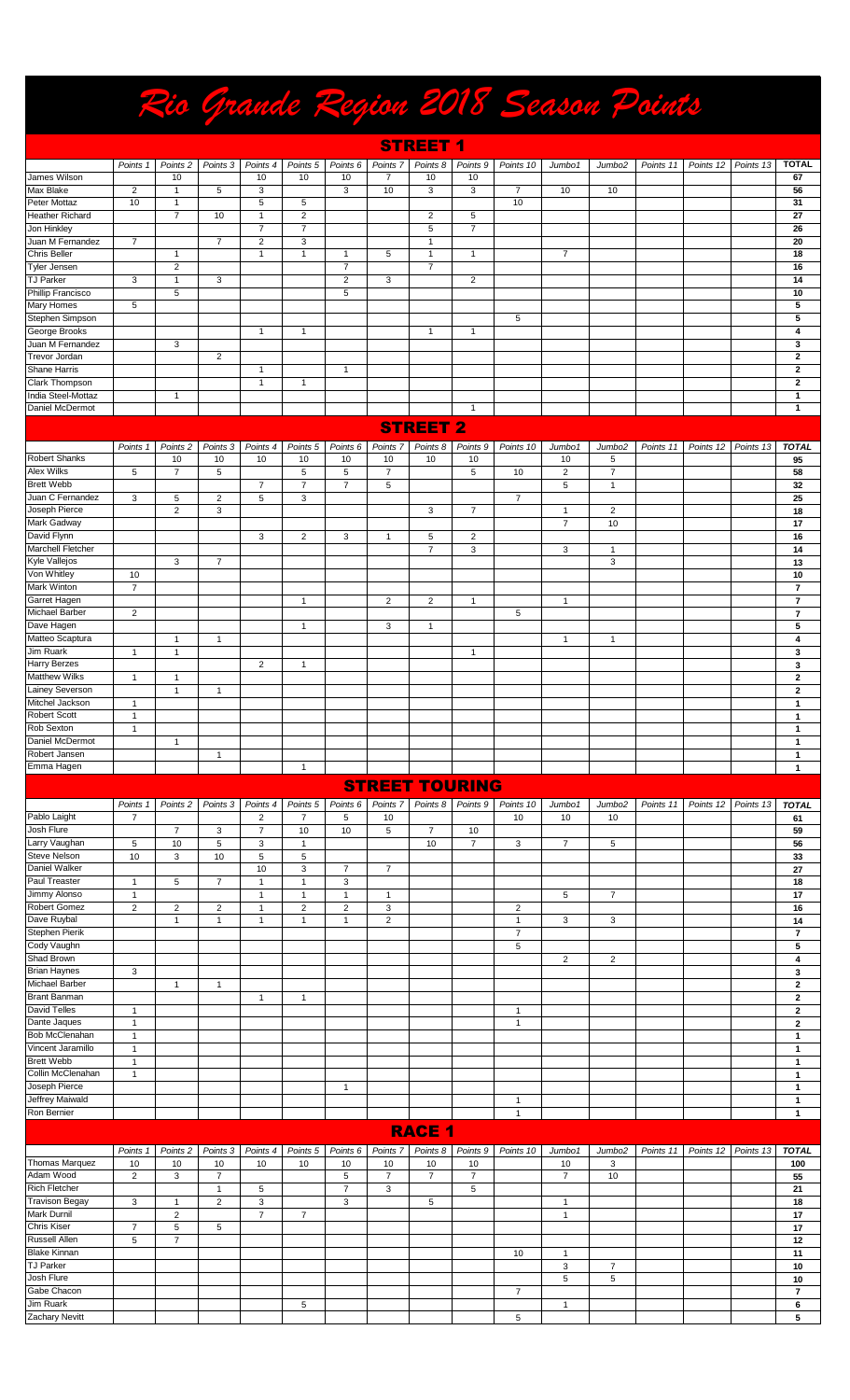| Jay Seyfarth                             |                              |                         |                |                  |                         |                     | 5                         |                 |                     |                           |                |                    |           |           |           | 5                            |
|------------------------------------------|------------------------------|-------------------------|----------------|------------------|-------------------------|---------------------|---------------------------|-----------------|---------------------|---------------------------|----------------|--------------------|-----------|-----------|-----------|------------------------------|
| Len Heinz                                |                              | $\mathbf{1}$            | 3              |                  |                         |                     |                           |                 |                     |                           |                |                    |           |           |           | 4                            |
| Victor Kuhns                             |                              |                         |                |                  |                         |                     |                           |                 |                     |                           | 2              |                    |           |           |           | $\overline{2}$               |
| Thomas Havey                             |                              |                         |                |                  |                         | $\overline{2}$      |                           |                 |                     |                           |                |                    |           |           |           | $\mathbf{2}$                 |
| Jake Wright                              |                              | $\mathbf{1}$            | $\mathbf{1}$   |                  |                         |                     |                           |                 |                     |                           |                |                    |           |           |           | $\overline{2}$               |
| <b>Ross Kelly</b>                        | $\mathbf{1}$                 |                         |                |                  |                         |                     |                           |                 |                     |                           |                |                    |           |           |           | $\mathbf{1}$                 |
| Jeremy Mayne<br>Alexander Huppertz       | $\mathbf{1}$<br>$\mathbf{1}$ |                         |                |                  |                         |                     |                           |                 |                     |                           |                |                    |           |           |           | $\mathbf{1}$<br>$\mathbf{1}$ |
|                                          |                              |                         |                |                  |                         |                     |                           |                 |                     |                           |                |                    |           |           |           |                              |
|                                          |                              |                         |                |                  |                         |                     |                           | <b>RACE 2</b>   |                     |                           |                |                    |           |           |           |                              |
|                                          | Points 1                     | Points <sub>2</sub>     | Points 3       | Points 4         | Points <sub>5</sub>     | Points 6            | Points 7                  | Points 8        | Points 9            | Points 10                 | Jumbo1         | Jumbo <sub>2</sub> | Points 11 | Points 12 | Points 13 | <b>TOTAL</b>                 |
| Shaleen Brown                            | $\overline{7}$               |                         |                | $\overline{7}$   | $\overline{7}$          | 10                  | 10                        | 10              | 10                  |                           | 10             | 10                 |           |           |           | 81                           |
| <b>Scotty Lasater</b>                    |                              | $\overline{7}$          | 10             | 3                | $\,$ 5 $\,$             | $\overline{7}$      | $\overline{7}$            |                 |                     | $\overline{7}$            | $\overline{7}$ |                    |           |           |           | 53                           |
| Clark Thompson                           |                              | 10                      | $\overline{7}$ |                  |                         | 3                   | $\overline{2}$            |                 |                     |                           | 5              |                    |           |           |           | 27                           |
| Jake Wright                              | 5                            |                         |                | 5                | 3                       | 5                   | 5                         |                 |                     |                           |                |                    |           |           |           | 23                           |
| John Poore                               |                              |                         |                | 10               | 10                      |                     |                           |                 |                     |                           |                |                    |           |           |           | 20                           |
| <b>Ricky Lanser</b>                      | 10                           |                         |                |                  |                         |                     |                           |                 |                     |                           |                |                    |           |           |           | 10                           |
| Larry Haynes                             |                              | 5                       |                |                  |                         | $\overline{2}$      | 3                         |                 |                     |                           |                |                    |           |           |           | 10                           |
| Jim Ruark                                |                              |                         |                |                  |                         |                     |                           |                 |                     | 10                        |                |                    |           |           |           | 10                           |
| Mark Foster                              |                              |                         |                |                  |                         |                     |                           |                 |                     | 5                         |                |                    |           |           |           | 5                            |
|                                          |                              |                         |                |                  |                         |                     |                           | <b>LADIES</b>   |                     |                           |                |                    |           |           |           |                              |
|                                          |                              |                         |                |                  |                         |                     |                           |                 |                     |                           |                |                    |           |           |           |                              |
|                                          | Points 1                     | Points <sub>2</sub>     | Points 3       | Points 4         | Points <sub>5</sub>     | Points 6            | Points <sub>7</sub>       | Points 8        | Points 9            | Points 10                 | Jumbo1         | Jumbo <sub>2</sub> | Points 11 | Points 12 | Points 13 | <b>TOTAL</b>                 |
| Alex Ortiz                               | 10                           | 5                       | 5              | 10               | $\overline{7}$          | 10                  | $\overline{7}$            |                 |                     |                           | 10             | 10                 |           |           |           | 74                           |
| Rebecca Mestas                           | 5                            | 10                      | 10             | $\overline{7}$   | $10$                    | 5                   | 10                        |                 |                     | 10                        |                |                    |           |           |           | 67                           |
| Robin Treaster                           | $\overline{7}$               | $\overline{7}$          | $\overline{7}$ | $\sqrt{5}$       | $\sqrt{5}$              | $\overline{7}$      | $\ensuremath{\mathsf{3}}$ |                 |                     | $\overline{7}$            |                | $\overline{7}$     |           |           |           | 55                           |
| Erica Pierce                             |                              | 3                       | $\overline{2}$ |                  |                         | $\mathbf{1}$        |                           | 10              | 10                  |                           | 5              | 3                  |           |           |           | 34                           |
| Elaine Severson                          |                              |                         |                | 3                | $\overline{\mathbf{c}}$ | $\overline{2}$      | $\overline{2}$            | $\overline{7}$  | 5                   |                           | $\overline{7}$ | 5                  |           |           |           | 33                           |
| Kelli Brush                              |                              |                         |                |                  |                         | 3                   | 5                         |                 | $\overline{7}$      |                           |                |                    |           |           |           | 15                           |
| Rose Manning                             | $\overline{c}$               | $\mathbf 2$             | 3              | $\boldsymbol{2}$ | 3                       |                     |                           |                 |                     |                           |                |                    |           |           |           | 12                           |
| Kelsey Johnson                           | 3                            |                         |                |                  |                         |                     |                           |                 |                     | 5                         | 3              |                    |           |           |           | 11                           |
| Valerie Huppertz                         | $\mathbf{1}$                 |                         |                |                  |                         |                     |                           |                 |                     |                           |                |                    |           |           |           | $\overline{1}$               |
| Melanie Dodd                             | $\mathbf{1}$                 |                         |                |                  |                         |                     |                           |                 |                     |                           |                |                    |           |           |           | $\mathbf{1}$                 |
|                                          |                              |                         |                |                  |                         |                     |                           | <b>COMBINED</b> |                     |                           |                |                    |           |           |           |                              |
|                                          | Points 1                     | Points <sub>2</sub>     | Points 3       | Points 4         | Points <sub>5</sub>     | Points <sub>6</sub> | Points 7                  | Points 8        | Points <sub>9</sub> | Points 10                 | Jumbo1         | Jumbo <sub>2</sub> | Points 11 | Points 12 | Points 13 | <b>TOTAL</b>                 |
| Meredith Brown                           |                              | 10                      | 10             |                  |                         |                     |                           | 10              | 10                  |                           | 10             | 10                 |           |           |           | 60                           |
| Dominic Cagliostro                       | 10                           | 3                       | 3              | $\overline{7}$   | 5                       | 10                  | 5                         | $\overline{2}$  | $\mathbf{1}$        |                           | $\overline{2}$ | $\mathbf{1}$       |           |           |           | 48                           |
| Michael Courtney                         |                              | $\overline{7}$          | $\overline{7}$ | 10               | $10$                    |                     |                           | $\overline{7}$  | $\overline{7}$      |                           |                |                    |           |           |           | 48                           |
| Mary Homes                               |                              | 5                       | 5              |                  | $\overline{7}$          |                     |                           | 5               | 3                   | 10                        | 5              | 5                  |           |           |           | 45                           |
| Paul Treaster                            |                              |                         |                |                  |                         |                     | 10                        | $\mathsf 3$     | $\overline{2}$      | $\overline{7}$            |                | $\overline{2}$     |           |           |           | 24                           |
| <b>Matthew Wilks</b>                     |                              |                         |                |                  |                         |                     | $\overline{7}$            |                 | $\,$ 5 $\,$         | $\sqrt{5}$                | 3              | $\mathsf 3$        |           |           |           | 23                           |
| <b>Daniel Walker</b>                     |                              |                         |                |                  |                         |                     |                           |                 |                     |                           | $\overline{7}$ | $\overline{7}$     |           |           |           | 14                           |
|                                          |                              |                         |                |                  |                         |                     |                           | <b>PRO</b>      |                     |                           |                |                    |           |           |           |                              |
|                                          |                              |                         |                |                  |                         |                     |                           |                 |                     |                           |                |                    |           |           |           |                              |
|                                          | Points 1                     | Points <sub>2</sub>     | Points 3       | Points 4         | Points <sub>5</sub>     | Points 6            | Points <sub>7</sub>       | Points 8        | Points 9            | Points 10                 | Jumbo1         | Jumbo <sub>2</sub> | Points 11 | Points 12 | Points 13 | <b>TOTAL</b>                 |
| Shea Seefeldt                            | 10                           | $\overline{\mathbf{c}}$ | 10             | 10               | $\overline{7}$          | 3                   | 5                         | 5               | 5                   | 10                        | 10             | 10                 |           |           |           | 72                           |
| Paul Brown                               |                              | $\overline{7}$          | $\overline{7}$ |                  |                         | 10                  | $\overline{7}$            | 10              | 10                  | $\overline{7}$            | 3              | $\overline{7}$     |           |           |           | 65                           |
| Andrew McGibbon                          | 7                            | 5                       | 3              | 7                | 10                      | 7                   | 10                        |                 |                     | 3                         | 5              | 2                  |           |           |           | 54                           |
|                                          |                              |                         |                |                  |                         |                     |                           |                 |                     |                           |                |                    |           |           |           |                              |
| Tom Reynolds                             | 3                            | 10                      | 5              | $\boldsymbol{2}$ | 5                       | 5                   | 3                         |                 |                     |                           |                |                    |           |           |           | 33                           |
| Chuck Hansen                             |                              |                         |                |                  |                         |                     |                           | $\overline{7}$  | $\overline{7}$      | $\,$ 5 $\,$               | $\mathbf{1}$   | 5                  |           |           |           | 25                           |
| Jim Garton                               | 5                            | $\mathbf{1}$            | $\overline{2}$ | 3                | $\overline{c}$          | $\mathbf{1}$        | $\mathbf{1}$              | $\overline{1}$  | 2                   | $\overline{2}$            | $\mathbf{1}$   | 3                  |           |           |           | 20                           |
| Jaik Ortiz                               | $\overline{2}$               | $\mathbf{1}$            | $\mathbf{1}$   | $\mathbf{1}$     | 3                       | $\overline{2}$      | $\overline{2}$            | $\mathbf{1}$    |                     |                           | $\overline{7}$ | $\mathbf{1}$       |           |           |           | 19                           |
| Kyle Vallejos                            |                              |                         |                | 5                | $\mathbf{1}$            | $\mathbf{1}$        | $\mathbf{1}$              |                 | $\mathbf{1}$        |                           | 2              |                    |           |           |           | 11                           |
| <b>Brian Haynes</b>                      |                              | $\mathbf{1}$            | $\mathbf{1}$   |                  |                         |                     |                           | 3               | 3                   |                           | $\mathbf{1}$   | $\mathbf{1}$       |           |           |           | 10                           |
| Jeff Watson                              | $\mathbf{1}$                 | 3                       | $\mathbf{1}$   | $\overline{1}$   | $\mathbf{1}$            | $\mathbf{1}$        | $\mathbf{1}$              |                 |                     |                           |                |                    |           |           |           | 9                            |
| Mark Gadway                              |                              | $\mathbf{1}$            | $\mathbf{1}$   | $\mathbf{1}$     | $\mathbf{1}$            | $\mathbf{1}$        | $\mathbf{1}$              | $\overline{2}$  | $\mathbf{1}$        |                           |                |                    |           |           |           | 9                            |
| Paul Dodd                                | $\mathbf{1}$                 | $\mathbf{1}$            | $\mathbf{1}$   |                  |                         |                     |                           | $\mathbf{1}$    | $\mathbf{1}$        |                           |                |                    |           |           |           | $\sqrt{5}$                   |
| Steve Nelson                             |                              |                         |                |                  |                         |                     |                           | $\mathbf{1}$    | $\mathbf{1}$        |                           |                |                    |           |           |           | $\mathbf{2}$                 |
| Bendan Mead                              | $\mathbf{1}$                 |                         |                |                  |                         |                     |                           |                 |                     |                           |                |                    |           |           |           | $\mathbf{1}$                 |
|                                          |                              |                         |                |                  |                         |                     |                           | <b>NOVICE</b>   |                     |                           |                |                    |           |           |           |                              |
|                                          | Points 1                     | Points <sub>2</sub>     | Points 3       | Points 4         | Points <sub>5</sub>     | Points 6            | Points 7 Points 8         |                 | Points 9            | Points 10                 | Jumbo1         | Jumbo <sub>2</sub> | Points 11 | Points 12 | Points 13 | <b>TOTAL</b>                 |
| Mark White                               | $\mathbf{1}$                 | 1                       | $\mathbf{1}$   | 10               | 7                       | 5                   | 7                         |                 |                     | $\,$ 5 $\,$               | 5              | $\overline{7}$     |           |           |           | 47                           |
| Seldon Jack                              |                              | $\overline{7}$          | $\overline{7}$ | $\overline{7}$   | 5                       | $\overline{7}$      |                           | $\overline{7}$  | $\overline{7}$      |                           |                |                    |           |           |           | 47                           |
| Daniel McDermot                          |                              |                         |                | 3                | 10                      | $\overline{2}$      | 5                         |                 |                     |                           | 10             | 10                 |           |           |           | 40                           |
| Keith McWilliams                         | $\mathbf{1}$                 |                         |                | $\sqrt{5}$       |                         |                     |                           | 10              | 10                  | 10                        |                |                    |           |           |           | 36                           |
| Keith Starr                              |                              |                         |                |                  |                         | 10                  | 10                        |                 |                     |                           |                |                    |           |           |           | 20                           |
| Shannon Taylor                           | 3                            | 10                      |                |                  |                         |                     |                           |                 |                     |                           |                |                    |           |           |           | 13                           |
| Jim Oliver                               |                              |                         | $\overline{2}$ |                  | $\overline{2}$          |                     | 3                         |                 | 5                   |                           |                |                    |           |           |           | 12                           |
| Alice Stern                              |                              |                         |                |                  |                         |                     |                           |                 |                     |                           | $\overline{7}$ | 5                  |           |           |           | 12                           |
| Antonio Pena                             |                              |                         |                |                  |                         |                     |                           | 5               | 3                   | $\ensuremath{\mathsf{3}}$ |                |                    |           |           |           | 11                           |
| Will Herbert                             | 10                           |                         |                |                  |                         |                     |                           |                 |                     |                           |                |                    |           |           |           | 10                           |
| Garret Hagen                             |                              |                         | 10             |                  |                         |                     |                           |                 |                     |                           |                |                    |           |           |           | 10<br>9                      |
| Shad Brown                               |                              | 3                       | 3<br>5         |                  |                         | 3                   |                           |                 |                     |                           |                |                    |           |           |           | 8                            |
| Kelli Brush<br><b>Brian Velasquez</b>    | $\overline{7}$               |                         |                |                  | 3                       |                     |                           |                 |                     |                           |                |                    |           |           |           | $\overline{7}$               |
| Jeff McCurdy                             |                              |                         |                |                  |                         |                     |                           |                 |                     | $\overline{7}$            |                |                    |           |           |           | $\overline{7}$               |
| Charlie Hobbs                            | 5                            |                         |                |                  |                         |                     |                           |                 |                     |                           |                |                    |           |           |           | $\sqrt{5}$                   |
| <b>Kevin Bell</b>                        |                              | 5                       |                |                  |                         |                     |                           |                 |                     |                           |                |                    |           |           |           | 5                            |
| Austin Monroe                            |                              |                         |                |                  |                         |                     | $\overline{c}$            | 3               |                     |                           |                |                    |           |           |           | 5                            |
| Stephanie Begay                          | $\mathbf{1}$                 |                         | $\mathbf{1}$   | $\mathbf{1}$     |                         | $\mathbf{1}$        |                           |                 |                     |                           |                |                    |           |           |           | 4                            |
| Trevor Jordan                            | $\mathbf{1}$                 | $\mathbf{1}$            |                | $\mathbf{1}$     | $\mathbf{1}$            |                     |                           |                 |                     |                           |                |                    |           |           |           | 4                            |
| Shannon Sideriu                          |                              |                         |                |                  |                         |                     |                           | $\overline{2}$  | $\overline{c}$      |                           |                |                    |           |           |           | 4                            |
| Dominck Gee                              |                              | $\overline{2}$          | $\mathbf{1}$   |                  |                         |                     |                           |                 |                     | $\mathbf{1}$              |                |                    |           |           |           | 4                            |
| Linda Conwell                            |                              |                         |                |                  | $\mathbf{1}$            |                     |                           |                 | $\mathbf{1}$        |                           | $\overline{c}$ |                    |           |           |           | 4                            |
| <b>Mallory Shanks</b>                    |                              |                         |                |                  | $\mathbf{1}$            |                     |                           |                 |                     |                           | 3              |                    |           |           |           | 4                            |
| Markenson Begay                          | $\mathbf{1}$                 | $\mathbf{1}$            | $\mathbf{1}$   |                  |                         |                     |                           |                 |                     |                           |                |                    |           |           |           | 3                            |
| Jeremy Baca                              |                              | $\mathbf{1}$            | $\mathbf{1}$   |                  |                         |                     |                           |                 |                     | $\overline{1}$            |                |                    |           |           |           | 3                            |
| James Ruybal                             | $\overline{1}$               |                         |                |                  |                         |                     |                           |                 |                     | $\overline{2}$            |                |                    |           |           |           | 3                            |
| Jeremiah Johns                           | $\overline{2}$               |                         |                |                  |                         |                     |                           |                 |                     |                           |                |                    |           |           |           | $\overline{2}$               |
| Jeremiah Hatcher                         |                              | $\mathbf{1}$            | $\mathbf{1}$   |                  |                         |                     |                           |                 |                     |                           |                |                    |           |           |           | $\bf{2}$                     |
| Lora Bonano                              |                              | $\mathbf{1}$            | $\mathbf{1}$   |                  |                         |                     |                           |                 |                     |                           |                |                    |           |           |           | $\mathbf{2}$                 |
| Joan Walker                              |                              |                         |                | $\overline{2}$   |                         |                     |                           |                 |                     |                           |                |                    |           |           |           | $\mathbf{2}$                 |
| Michael Kindred                          | $\mathbf{1}$                 |                         |                |                  |                         |                     |                           |                 |                     |                           |                |                    |           |           |           | $\mathbf{1}$                 |
| <b>Mark Foster</b><br><b>Emily Wilks</b> | $\mathbf{1}$<br>1            |                         |                |                  |                         |                     |                           |                 |                     |                           |                |                    |           |           |           | $\mathbf{1}$<br>$\mathbf{1}$ |